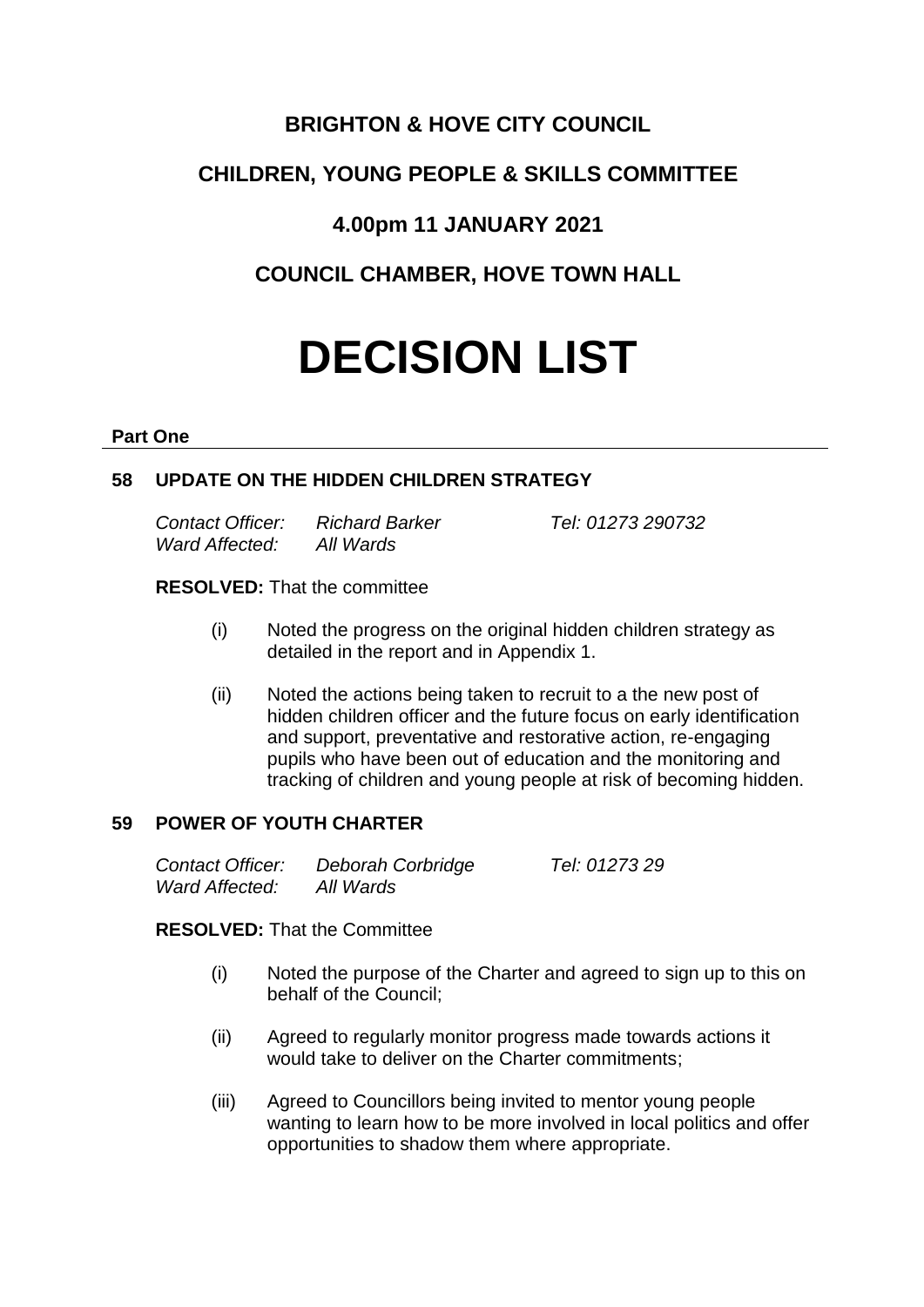#### **60 RAISING LOWER AGE RANGE OF HERTFORD INFANT AND NURSERY SCHOOL FROM THREE TO FOUR YEARS AND CLOSURE OF NURSERY CLASS**

*Contact Officer: Vicky Jenkins Tel: 01273 296110 Ward Affected: All Wards*

**RESOLVED:** That the committee confirmed the proposal contained in the statutory notice to raise the lower age range by one year from three to four years and close the nursery class at Hertford Infant and Nursery School with effect from 1st September 2021.

#### **61 SCHOOL ADMISSION ARRANGEMENTS 2022/23**

| Contact Officer: | <b>Richard Barker</b> | Tel: 01273 290732 |
|------------------|-----------------------|-------------------|
| Ward Affected:   | All Wards             |                   |

**RESOLVED:** That the Committee –

- (i) Agreed to make no changes to the council's school admission arrangements or secondary school catchment areas, except for the changes listed in sub- paragraphs 2.2- 2.10 in the report, which would result in a reduction in the total of primary school places in the city by 240 places and a reduction of secondary school places by 120 places;
- (ii) Agreed to a change to the Published Admission Number (PAN) for Balfour Primary School from 120 to 90 pupils;
- (iii) Agreed to a change to the Published Admission Number (PAN) for Benfield Primary School from 60 to 30 pupils;
- (iv) Agreed to a change to the Published Admission Number (PAN) for Brunswick Primary School from 120 to 90 pupils;
- (v) Agreed to a change to the Published Admission Number (PAN) for Downs Infant School from 120 to 90 pupils;
- (vi) Agreed to a change to the Published Admission Number (PAN) for Goldstone Primary School from 90 to 60 pupils;
- (vii) Agreed to a change to the Published Admission Number (PAN) for Moulsecoomb Primary School from 60 to 30 pupils;
- (viii) Agreed to a change to the Published Admission Number (PAN) for Stanford Infant School from 90 to 60 pupils;
- (ix) Agreed to a change to the Published Admission Number (PAN) for West Blatchington Primary School from 60 to 30 pupils;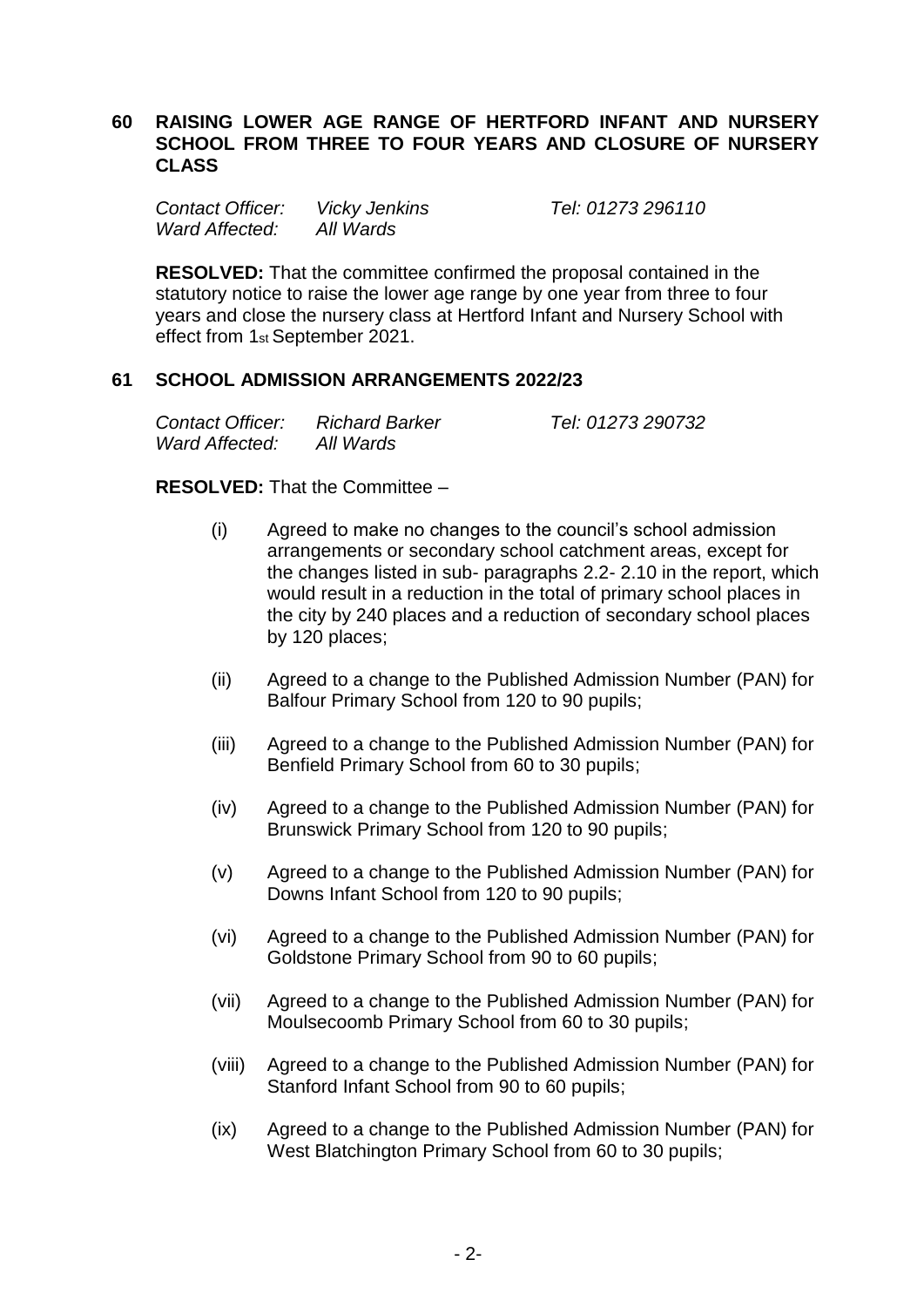- (x) Agreed to a change to the Published Admission Number (PAN) for Hove Park School from 300 to 180 pupils;
- (xi) Agreed to make no change to the co-ordinated scheme for admissions or to the "relevant area".

## **62 SCHOOL OFSTED PRESENTATION**

**RESOLVED**: That the report be noted.

#### **63 INTRODUCTION OF A CHARGING POLICY FOR CHILDREN WHO ARE ACCOMMODATED AT THE REQUEST OF THEIR PARENTS UNDER SECTION 20 OF THE CHILDREN ACT 1989**

**RESOLVED:** That the Committee approved the introduction of the Charging Policy, pending ratification at Policy and Resource Committee, as set out in Appendix 1 to the report to seek to recoup partial costs in defined circumstances when a child becomes Looked After at the request of parents.

#### **64 KINSHIP CARE SUPPORT OFFER**

**RESOLVED:** That the Committee noted the report.

#### **65 FAMILIES, CHILDREN AND LEARNING FEES AND CHARGES 2021/22**

| Contact Officer: | Caroline Parker | Tel: 01273 293587 |
|------------------|-----------------|-------------------|
| Ward Affected:   | All Wards       |                   |

**RESOLVED:** That the Committee

- (i) Agreed the position on fees charged for nurseries as detailed in section 3.3 of the report;
- (ii) Agreed the position on fees and charges for Childcare Workforce Development as detailed in section 3.4 of the report;
- (iii) Agreed the position on fees and charges for the Early Years Quality Improvement Programme as detailed in section 3.4.7 of the report;
- (iv) Noted the position on the charges for school meals as detailed in section 3.5 of the report.

#### **66 COMPENSATION PAYMENT FOR EARLY YEARS PROVIDERS - RECORD OF URGENT DECISION**

| Contact Officer: | <b>Caroline Parker</b> | Tel: 01273 293587 |
|------------------|------------------------|-------------------|
| Ward Affected:   | All Wards              |                   |